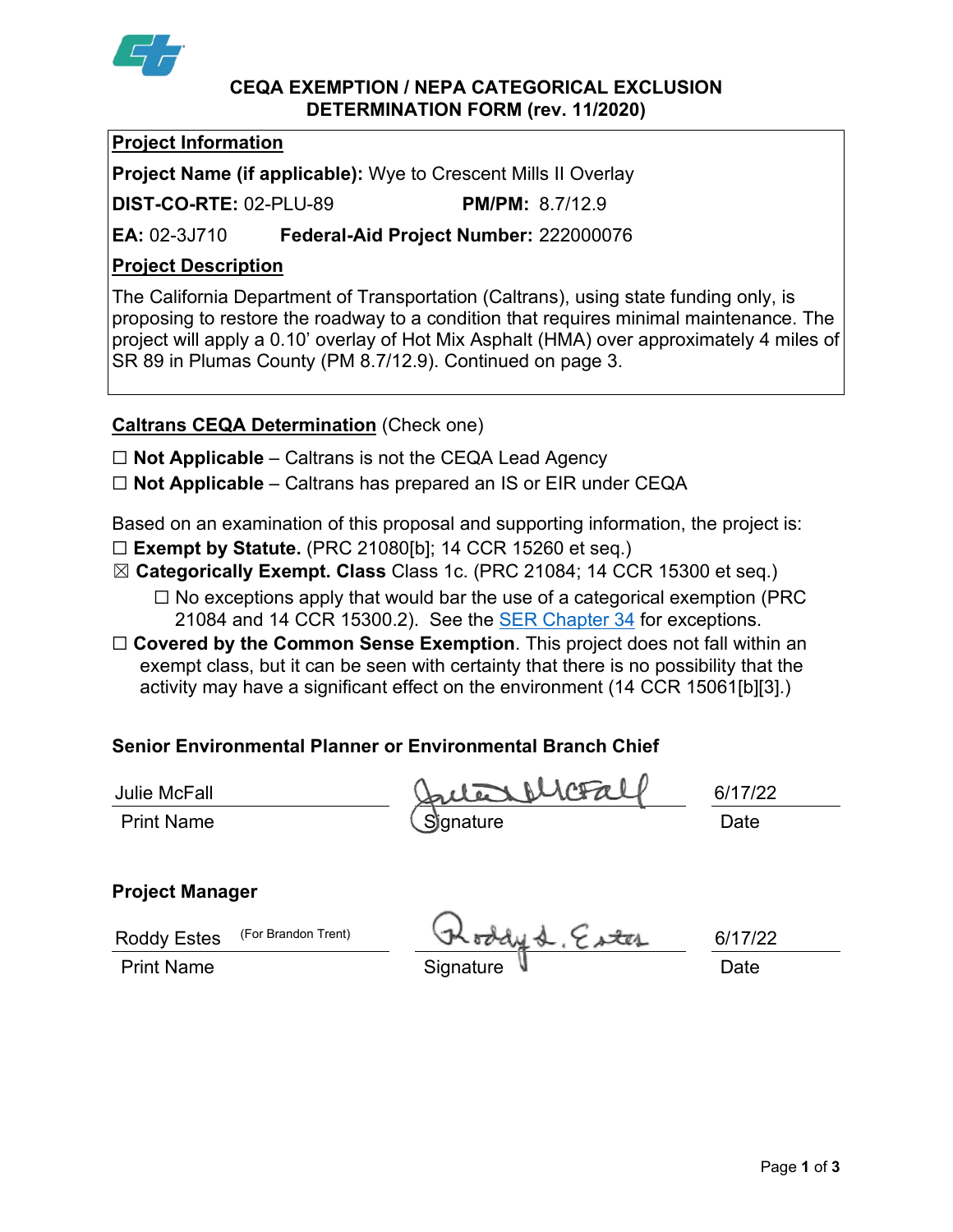

## **Caltrans NEPA Determination** (Check one)

### ☒ **Not Applicable**

Caltrans has determined that this project has no significant impacts on the environment as defined by NEPA, and that there are no unusual circumstances as described in 23 CFR 771.117(b). See [SER Chapter 30](https://dot.ca.gov/programs/environmental-analysis/standard-environmental-reference-ser/volume-1-guidance-for-compliance/ch-30-categorical-exclusions#exception) for unusual circumstances. As such, the project is categorically excluded from the requirements to prepare an EA or EIS under NEPA and is included under the following:

☐ **23 USC 326:** Caltrans has been assigned, and hereby certifies that it has carried out the responsibility to make this determination pursuant to 23 USC 326 and the Memorandum of Understanding dated April 18, 2019, executed between FHWA and Caltrans. Caltrans has determined that the project is a Categorical Exclusion under:

## ☐ **23 CFR 771.117(c): activity (c)(Enter activity number)**

☐ **23 CFR 771.117(d): activity (d)(Enter activity number)**

☐ **Activity Enter activity number listed in Appendix A of the MOU between FHWA and Caltrans**

□ 23 USC 327: Based on an examination of this proposal and supporting information, Caltrans has determined that the project is a Categorical Exclusion under 23 USC 327. The environmental review, consultation, and any other actions required by applicable Federal environmental laws for this project are being, or have been, carried out by Caltrans pursuant to 23 USC 327 and the Memorandum of Understanding dated December 23, 2016 and executed by FHWA and Caltrans.

### **Senior Environmental Planner or Environmental Branch Chief**

| <b>NA</b>                            | <b>NA</b> | <b>NA</b> |  |  |  |  |
|--------------------------------------|-----------|-----------|--|--|--|--|
| <b>Print Name</b>                    | Signature | Date      |  |  |  |  |
| <b>Project Manager/ DLA Engineer</b> |           |           |  |  |  |  |
| <b>NA</b>                            | <b>NA</b> | <b>NA</b> |  |  |  |  |
| <b>Print Name</b>                    | Signature | Date      |  |  |  |  |

### **Date of Categorical Exclusion Checklist completion:** NA **Date of Environmental Commitment Record or equivalent:** 6/17/2022

Briefly list environmental commitments on continuation sheet if needed (i.e., not necessary if included on an attached ECR). Reference additional information, as appropriate (e.g., additional studies and design conditions).